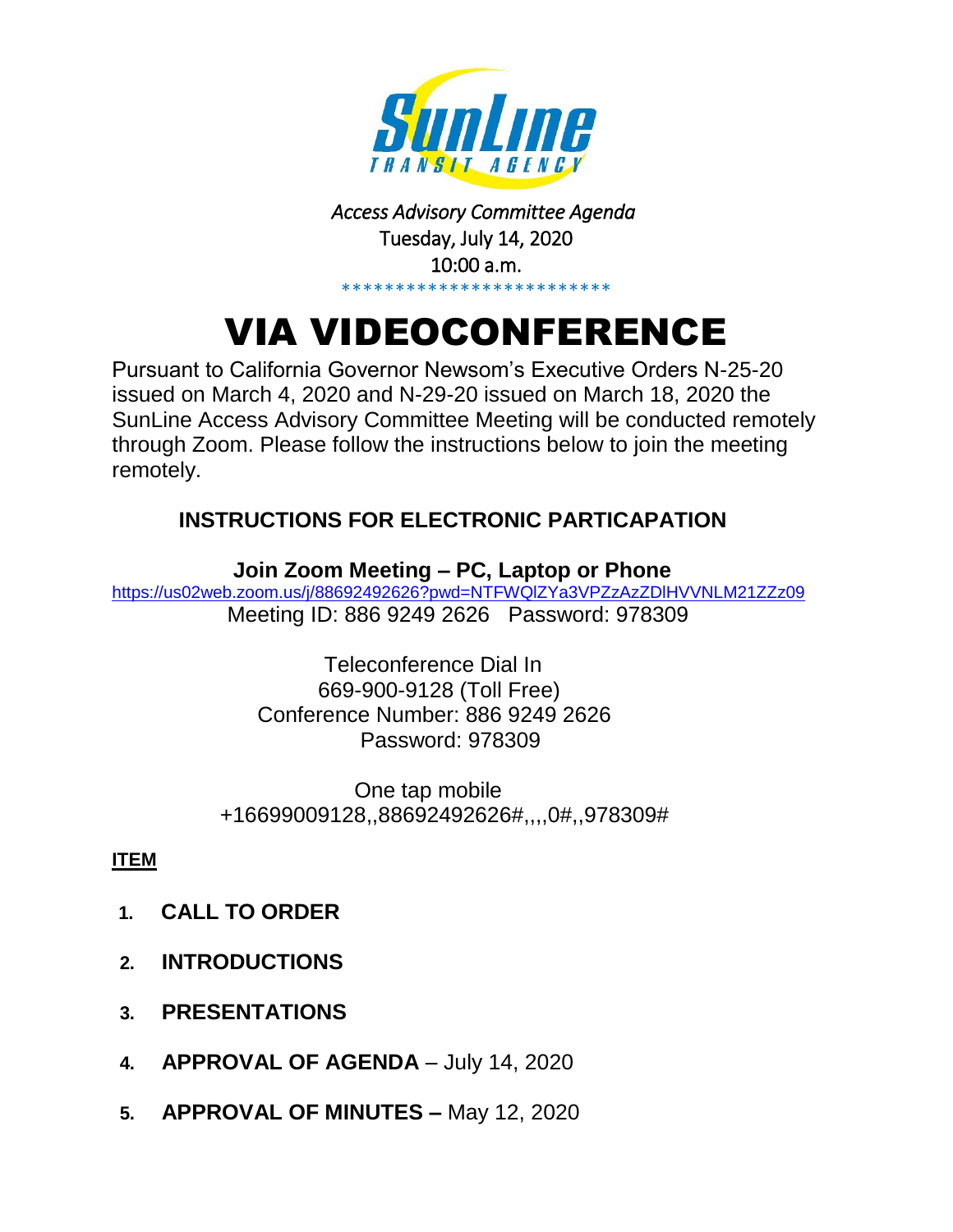#### **6. PUBLIC COMMENTS**

Members of the public may comment on any matter. Please fill out the comment card prior to making public comment. After public comment cards are collected, the public comment portion will begin. Your name will be called when it is your turn to speak. Each person's comments are limited to three (3) minutes. Public comment cards will not continue to be collected throughout the meeting.

#### **7. COMMITTEE MEMBER COMMENTS**

#### **8. COMMITTEE CORRESPONDENCE/REPORTS**

|     | 8a) Review Ridership for Fixed Route and SunDial<br>April 2019-2020 and May 2019-2020 | <b>SunLine Staff</b>                                 |
|-----|---------------------------------------------------------------------------------------|------------------------------------------------------|
|     | 8b) Appeals Subcommittee                                                              | Mario Janesin,                                       |
|     | 8c) Membership Subcommittee                                                           | <b>Mario Janesin</b>                                 |
|     | 8d) Evaluation of Services Subcommittee                                               | Joan Schon                                           |
|     | 8e) Legislative Subcommittee                                                          | <b>Brittney Sowell</b><br><b>Tamica Foots-Rachal</b> |
| 9.  | <b>NEW BUSINESS</b>                                                                   | <b>SunLine staff</b>                                 |
| 10. | <b>COMMUNITY UPDATES</b>                                                              | <b>Open Forum</b>                                    |

In compliance with the Americans with Disabilities Act and the Federal Transit Administration Title VI, please contact the Compliance Officer at (760) 343-3456 if special assistance is needed to participate in an Access Advisory Committee meeting, including accessibility and translation services. Notification of at least 48 hours prior to the meeting time will assist staff in assuring reasonable arrangements can be made to provide assistance at the meeting.

Before or after the Access Advisory Committee meeting, individuals can meet with staff from SunLine Transit Agency to discuss individual transportation issues.